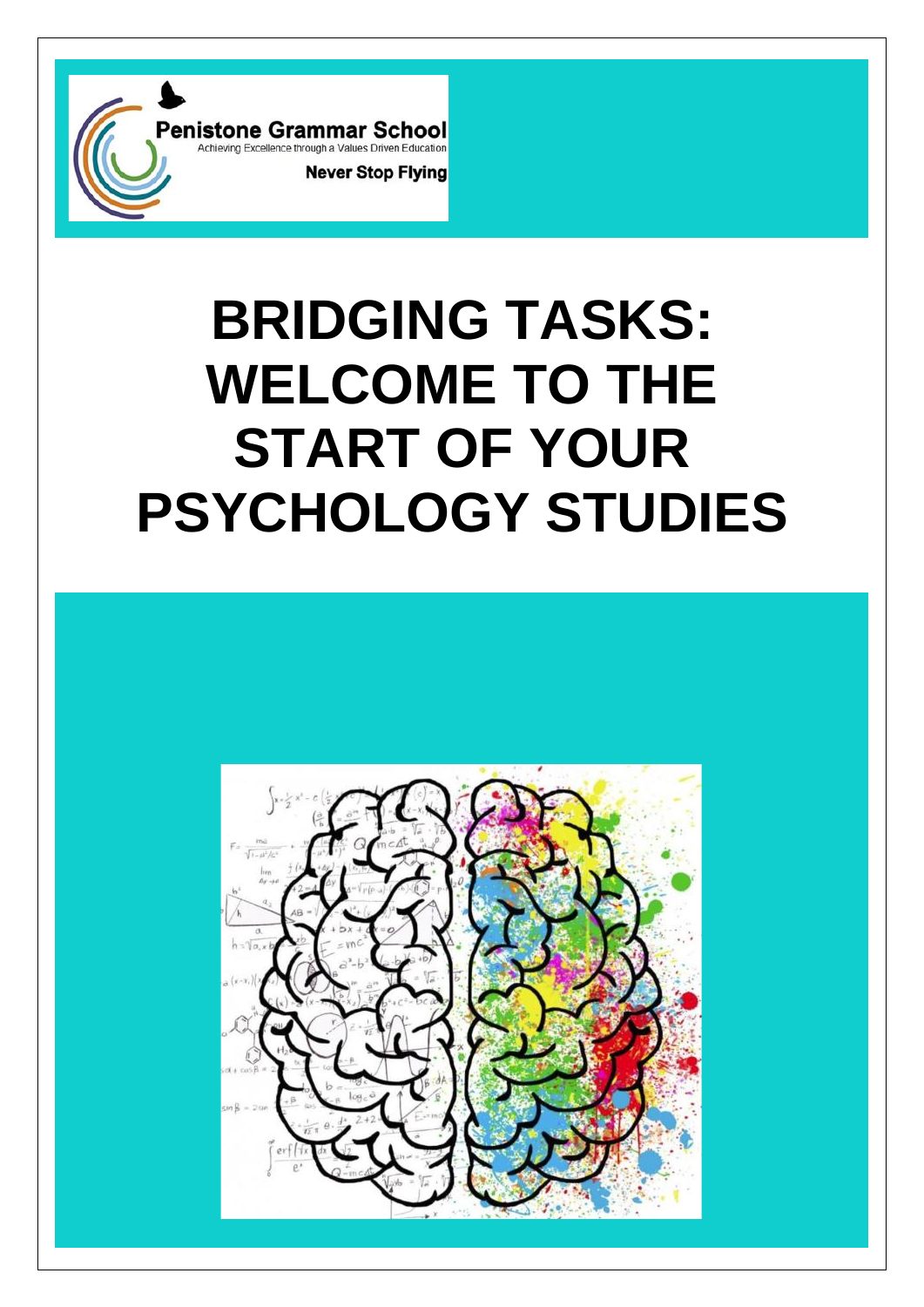# **Contents page:**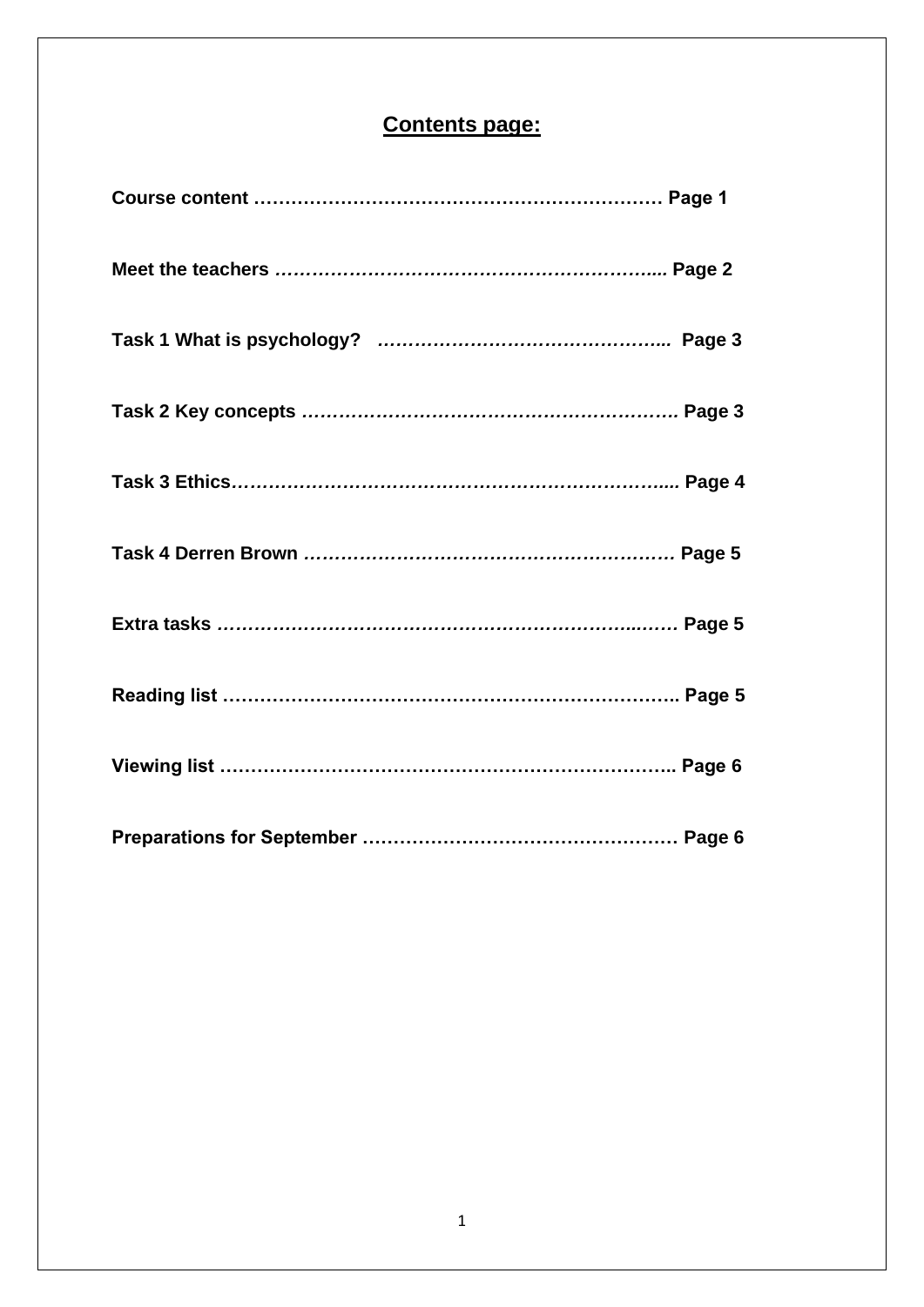## **A Level Psychology Bridging Work**

Welcome to the Psychology Department of Penistone Grammar Sixth Form. Most of you will not have studied psychology before. It's a fascinating subject which impacts on every part of our lives. To make sure that you are ready for this new exciting stage of your studies we have designed the following tasks for you. These will introduce you to some aspects of this discipline and help you to practice the skills that you will need to become A\* Psychologists. Activities that are compulsory because they are **required** in order that you begin to build these necessary skills will be preceded by a red **R**. **Extra** tasks, that are not compulsory but are there to help you explore this subject and develop an appreciation for why people act and think as they do, will be prefixed with the letters **Ex.**

#### **Meet your teachers:**

Below are your teachers. All of us will work very hard to support you and ensure that you make excellent progress and enjoy your studies too. We expect all our students to try their very best and follow our guidance. However, if you need any support with these tasks, have any questions about this A Level or want to share any Psychology articles, books or documentaries that you have discovered, with us, please feel free to contact us.

Mrs Farrell: Curriculum area leader [jFarrell@penistone-gs.uk](mailto:jFarrell@penistone-gs.uk)

Mr. Stevens: Head of sixth form [nStevens@penistone-gs.uk](mailto:nStevens@penistone-gs.uk)

Miss Argent: Second in department [lArgent@penistone-gs.uk](mailto:lArgent@penistone-gs.uk)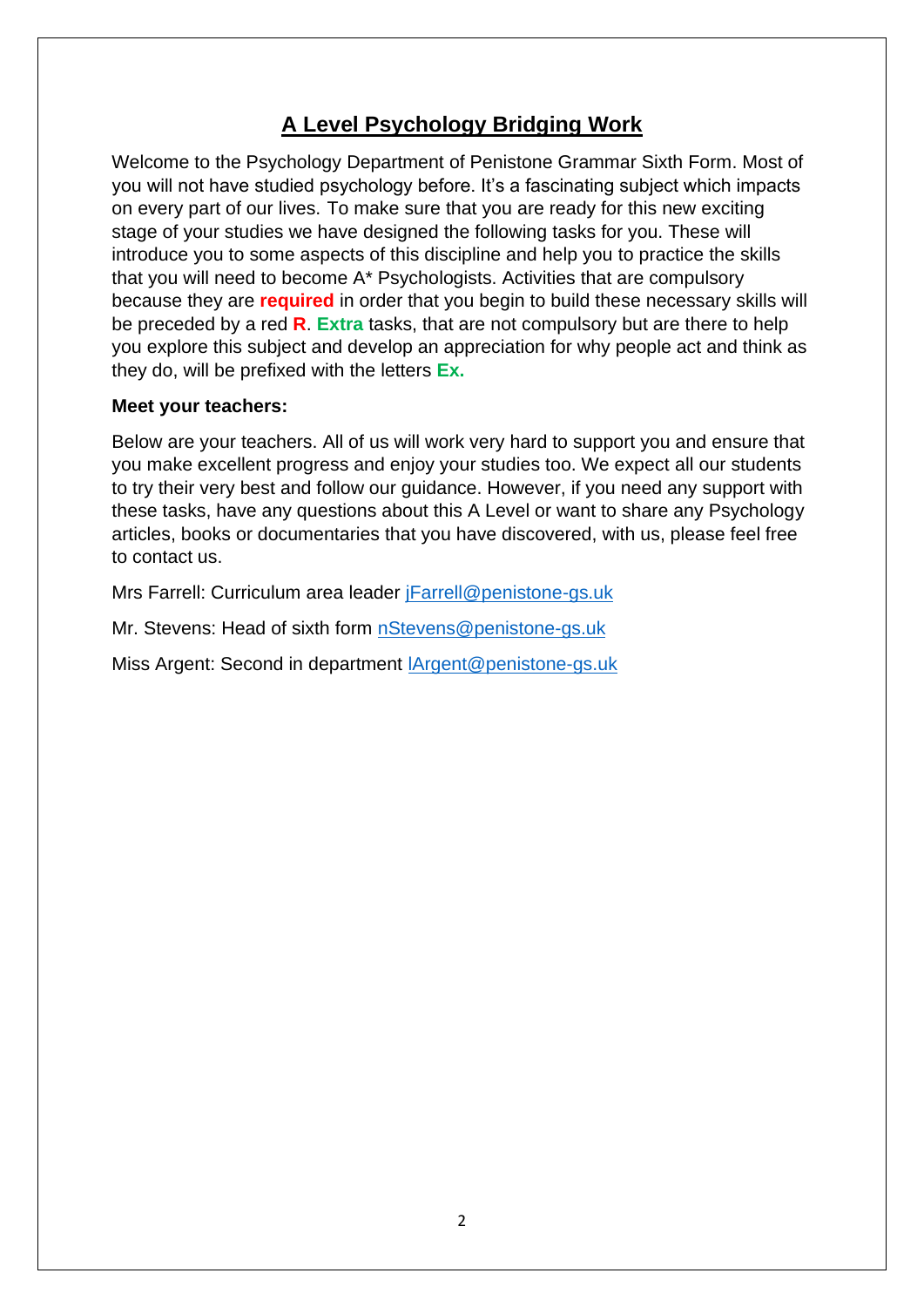## **R Task 1**

This task is designed to make sure that you understand what Psychology is and to develop your note-taking and summarising skills.

Watch the following clips and answer the questions below.

<https://www.youtube.com/watch?v=J3nlGWelVj8>

[https://www.youtube.com/watch?v=vo4pMVb0R6M&list=PLNo419yvwUDDuGEekLWgdlJPUA3WOV](https://www.youtube.com/watch?v=vo4pMVb0R6M&list=PLNo419yvwUDDuGEekLWgdlJPUA3WOVeig) [eig](https://www.youtube.com/watch?v=vo4pMVb0R6M&list=PLNo419yvwUDDuGEekLWgdlJPUA3WOVeig)

1. What is Psychology?

<https://www.youtube.com/watch?v=7pDxQPWD3L4>

2. What do Psychologists research? What have they found out about human behaviour?

### **R Task 2**

In order to achieve the highest grades in Psychology you must use the key concepts and language of this subject. Below is an introductory list and you will add to this throughout your studies. Define each key concept in a way that will help you to understand it. You may find it easier to explain by using examples. The first one is done for you.

| <b>Key Concept</b> | Meaning                                                                                                                                                                                |
|--------------------|----------------------------------------------------------------------------------------------------------------------------------------------------------------------------------------|
| <b>Nature</b>      | This refers to how people's behaviours are influenced by<br>their biology; their genetic inheritance. An example would<br>be saying someone's intelligence or mental illness is due to |
|                    | their genetic make-up rather than their upbringing and<br>experiences.                                                                                                                 |
| <b>Nurture</b>     |                                                                                                                                                                                        |
| Freewill           |                                                                                                                                                                                        |
| Determinism        |                                                                                                                                                                                        |
| <b>Ethics</b>      |                                                                                                                                                                                        |
| <b>Hypothesis</b>  |                                                                                                                                                                                        |
| Validity           |                                                                                                                                                                                        |
| <b>Reliability</b> |                                                                                                                                                                                        |
| Variable           |                                                                                                                                                                                        |
| Sampling           |                                                                                                                                                                                        |
| Correlation        |                                                                                                                                                                                        |
| Psychopathology    |                                                                                                                                                                                        |
| Abnormality        |                                                                                                                                                                                        |
| Depression         |                                                                                                                                                                                        |
| <b>OCD</b>         |                                                                                                                                                                                        |
| Phobia             |                                                                                                                                                                                        |
| Schizophrenia      |                                                                                                                                                                                        |

**Ex.** Below are some websites to help you expand your knowledge of key concepts: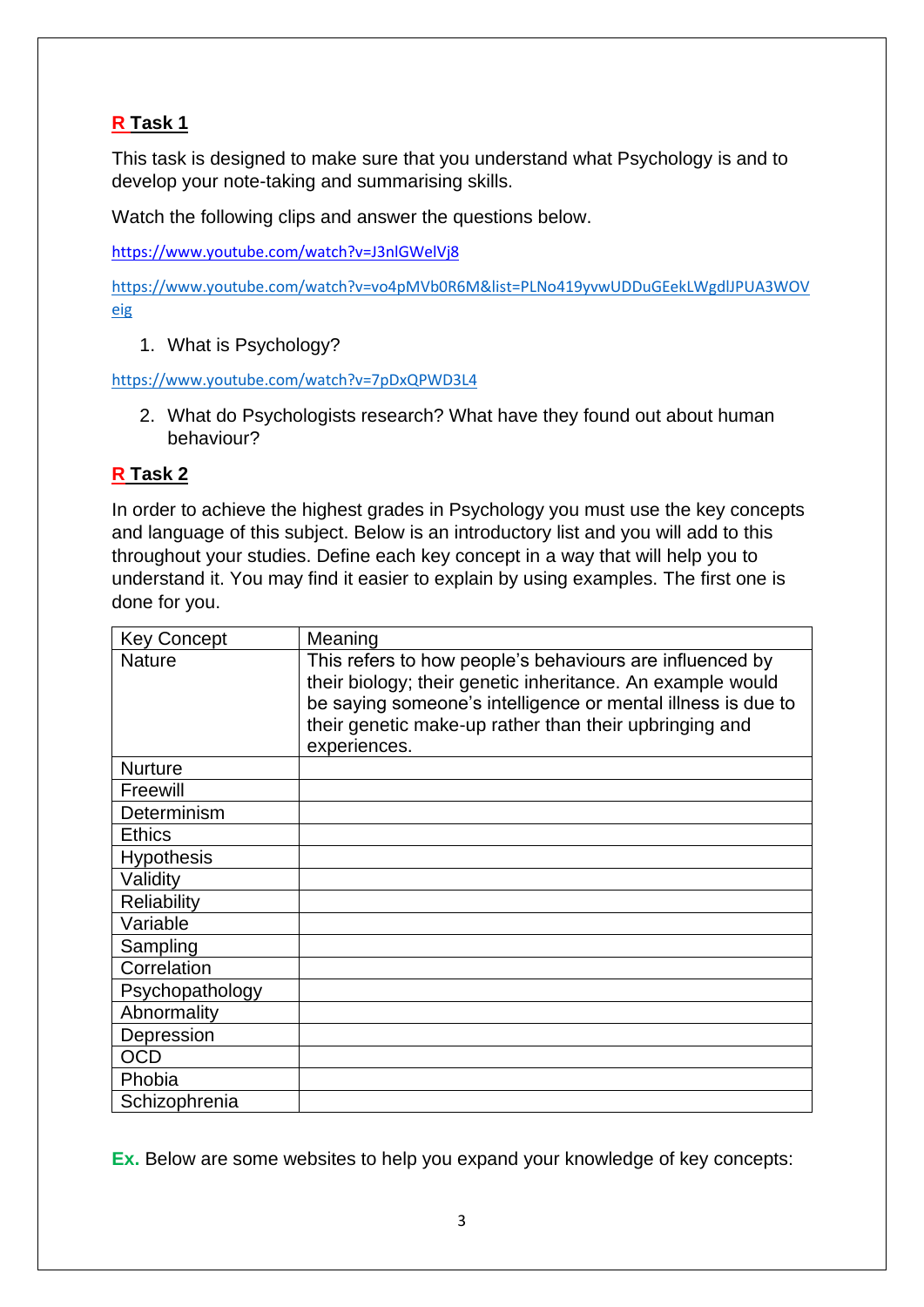[https://www.hoddereducation.co.uk/getmedia/1ceef764-a4f7-44a1-ab88-1c4b47fe3208/AQA-](https://www.hoddereducation.co.uk/getmedia/1ceef764-a4f7-44a1-ab88-1c4b47fe3208/AQA-Psychology-MRN-Glossary?ext=.pdf)[Psychology-MRN-Glossary?ext=.pdf](https://www.hoddereducation.co.uk/getmedia/1ceef764-a4f7-44a1-ab88-1c4b47fe3208/AQA-Psychology-MRN-Glossary?ext=.pdf)

<https://www.tutor2u.net/psychology/reference/key-terms-for-a-level-year-1-as-psychology>

## **R Task 3**

Psychologists carry out research to try to understand why people behave as they do and to see if different variables affect people in similar ways. Research needs to be ethical; psychologists must protect the rights of participants and make sure that they do not come to any harm.

3 (a) Using your own research and the websites below, explain each of the following ethical issues:

Informed Consent

**Debrief** 

Protection of Participants

**Deception** 

**Confidentiality** 

**Withdrawal** 

https://www.tutor2u.net/psychology/reference/ethical-issues-of-psychologicalinvestigatio[nhttps://www.simplypsychology.org/Ethics.html](https://www.simplypsychology.org/Ethics.html)

3 (b) Watch the following Psychological research clips and for each one:

- (i) Describe what the psychologist(s) was trying to find out
- (ii) Identify any ethical issues that would need to be addressed or that were ignored. Did any of the researchers abide by the ethical guidelines?
- (iii) Explain why these issues would need to be addressed. Why might the researchers not have stuck to some of the ethical guidelines some of the time? (Think about how it might have influenced their participants' behaviour and their findings)

Asch (1956) <https://www.youtube.com/watch?v=NyDDyT1lDhA&feature=youtu.be>

Salads (2015) <https://www.youtube.com/watch?v=gGIDHrYKJ2s>

The Secret Life of 4-year olds <https://www.youtube.com/watch?v=wJCRzgAPwE4>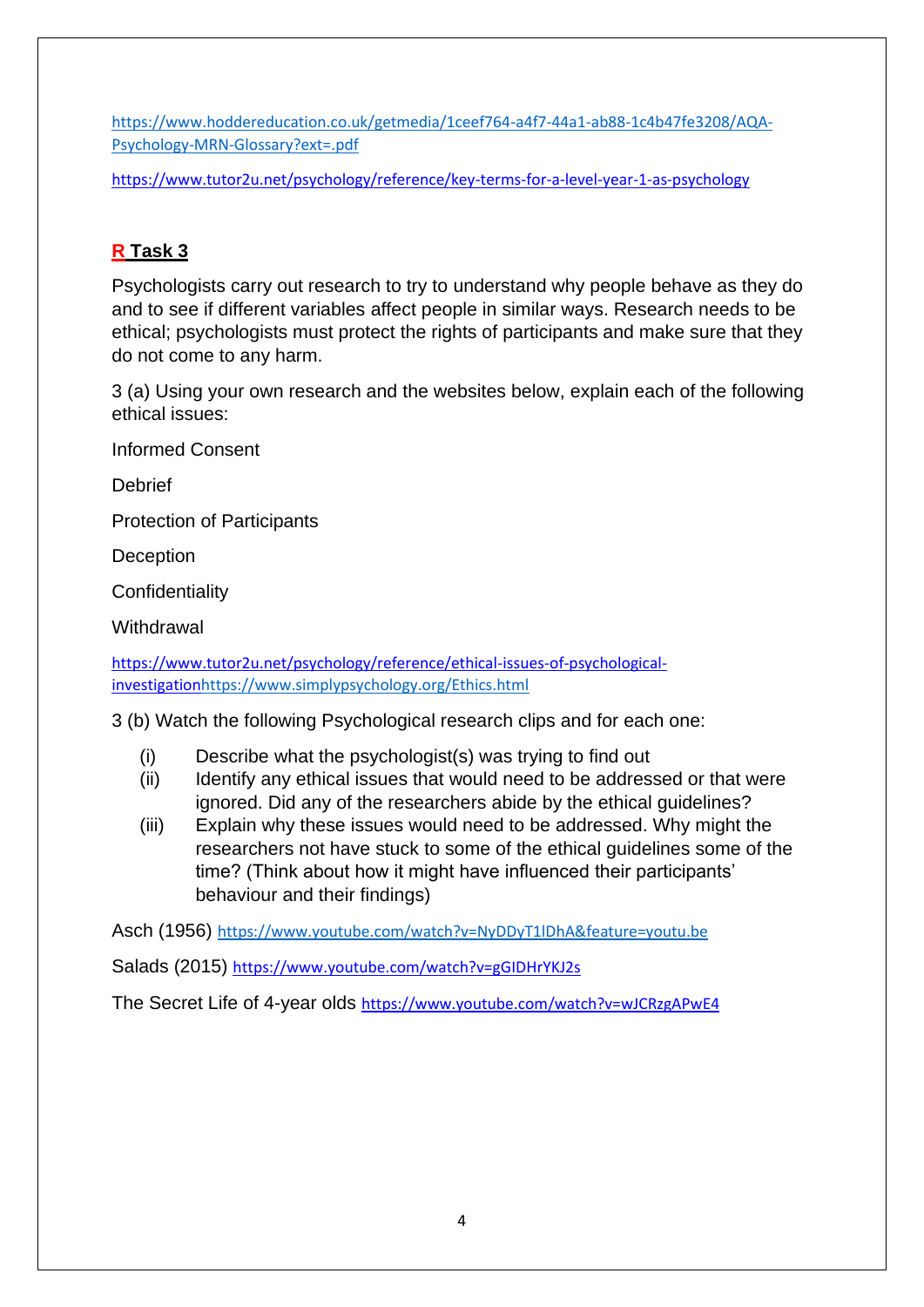## **R Task 4**

Watch this experiment by Darren Brown (2006). <https://www.youtube.com/watch?v=Xxq4QtK3j0Y>

- What was the researcher trying to find out?
- What happened?
- Which ethical guidelines were broken?

## **Ex Task**

The above was based on research by Milgram (1963). Can you find out about Milgram's experiments? What did he do? What did he find out? What motivated his research? Can 'good' people do 'bad' things?

## **Ex Task**

Watch this Ted Talk by psychologist Zimbardo: The Psychology of Evil.

Can all people do evil things? Or are people born evil?

<https://www.youtube.com/watch?v=OsFEV35tWsg>

### **Ex Task**

Watch this documentary on Broadmoor.

What do you think? Why do you think that the inmates behave as they do? Why do you think that they have committed their crimes? Nature or nurture?

[https://www.youtube.com/watch?v=\\_qpX0FUDzuw](https://www.youtube.com/watch?v=_qpX0FUDzuw)

### **Reading list**

*Below is a list of books that you might find interesting and have a psychology focus.* 

- The man who couldn't stop (OCD) David Adams
- Great myths of the brain Christian Jarrett
- Opening Skinners Box Lauren Slater
- Quirkology Richard Wiseman (weird and wonderful psychology studies)
- The lucifer effect Philip Zimbardo
- The man who mistook his wife for a hat Oliver Sacks
- The Psychopath test Jon Ronson
- The upside to your downside Todd Kashdan

#### **Viewing list**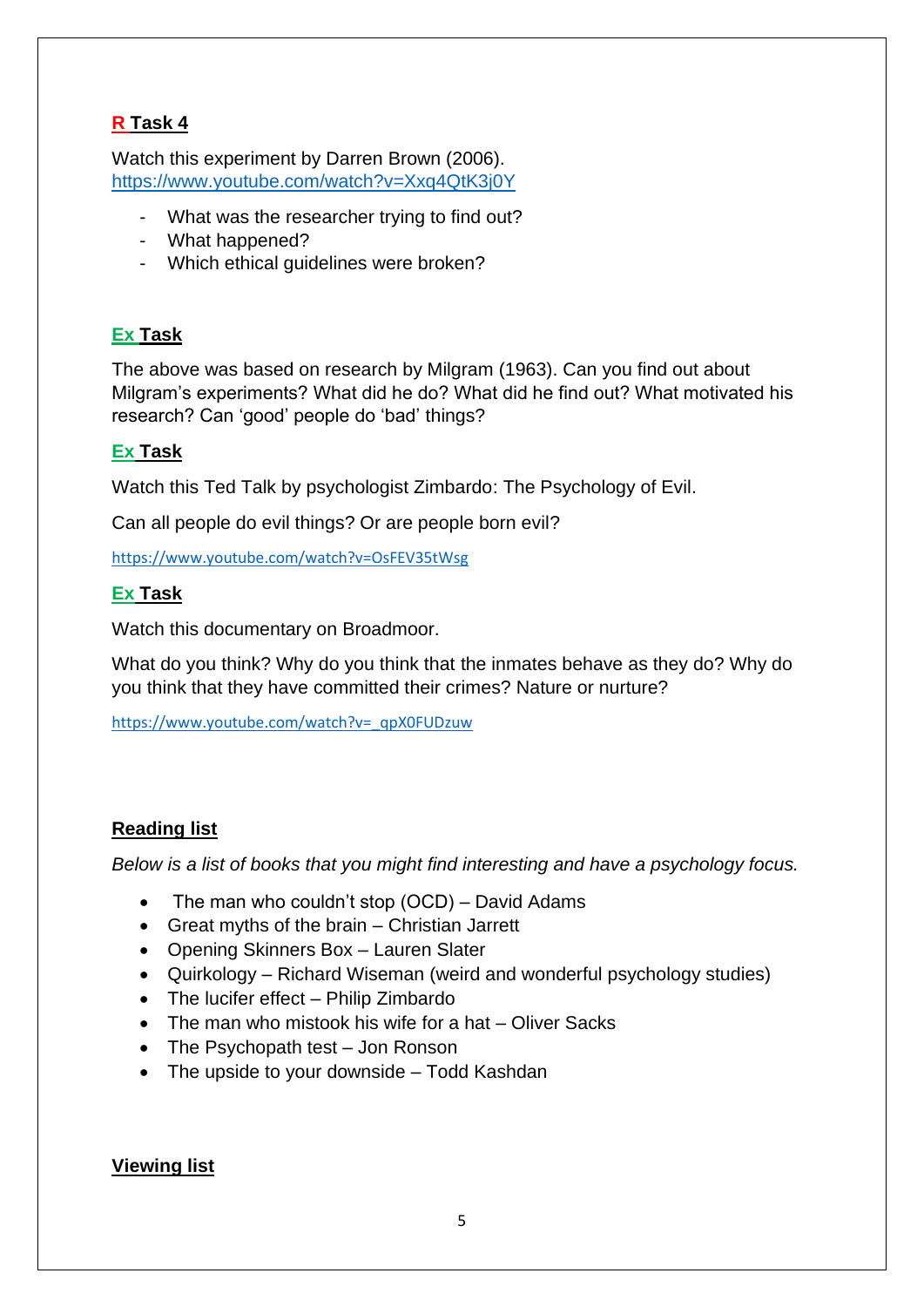

*Below are documentaries/ films/ TV series that you might find interesting that have a psychology focus* 

- A dangerous mind
- One flew over the cuckoo's nest
- We need to talk about Kevin
- Rain Man
- The Stanford Prison Experiment
- Stacey Dooley on the psych ward BBC
- Horizon OCD A monster in my mind (Podcasts)
- Three identical strangers
- Netflix the mind explained
- Mindhunters
- Netflix making a murderer
- Netflix I am a killer

## **Preparations for September**

Shopping list:

- 1. An A4 book of lined paper that can be easily torn out and added to your folder you will be given an exercise book – but these will be for your assessments only.
- 2. Black pens
- 3. Green pens (for improvement to work)
- 4. Red pens
- 5. Coloured pens and highlighters
- 6. Pencil case
- 7. A4 lever arch folder a sturdy one

If you would like to be prepared and potentially do some pre-reading, below are the textbooks that we use in our Psychology lessons:

### Year 1 & AS AQA Psychology: Cara Flanagan



[https://www.amazon.co.uk/AQA-Psychology-Level-Year-](https://www.amazon.co.uk/AQA-Psychology-Level-Year-AS/dp/1908682442)[AS/dp/1908682442](https://www.amazon.co.uk/AQA-Psychology-Level-Year-AS/dp/1908682442)

Year 2 AQA Psychology: Cara Flanagan